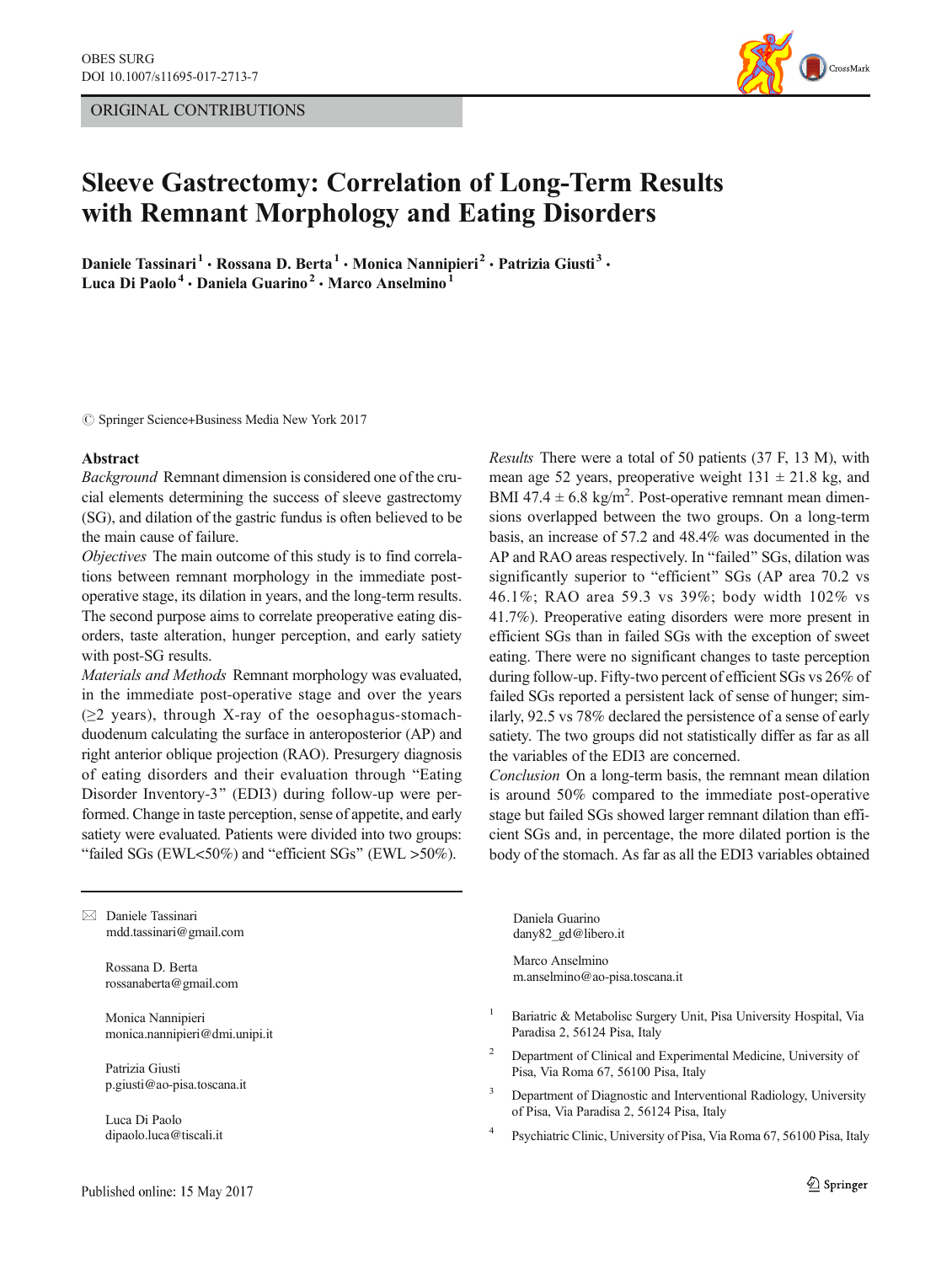are concerned, the two groups did not statistically differ. Of all eating disorders, sweet eating seems to be weakly connected to SG failure.

Keywords Sleeve gastrectomy  $\cdot$  Remnant morphology  $\cdot$ Eating disorders . Mechanisms of action . Sleeve failure . Long-term follow-up

# Introduction

The continuous growth of the prevalence of obesity and overweight cases in the general population represents a real, authentic threat for public health. Bariatric surgery is considered the most efficient treatment for pathological obesity as far as it allows, whatever the type of surgical procedure used, a larger amount of weight loss and a better control of comorbidities correlated with obesity in contrast with non-surgical remedies, even long-term [[1\]](#page-8-0). Among the various types of bariatric surgery, sleeve gastrectomy (SG) has in the last few years shown a continuous increase in popularity which has made it the second most performed bariatric/metabolic surgical operation in the world [[2\]](#page-8-0). Although it is still considered a restrictive operation, SG's greater efficiency in contrast with other purely restrictive procedures such as AGB proves the fact that the action mechanisms responsible for the results of SG are not only mechanical but also involve other different elements such as the modification of gastrointestinal motility [\[3](#page-8-0)–[5\]](#page-8-0), of some hormonal (GLP-1, PYY, ghrelin, leptin) [[6](#page-8-0)–[11\]](#page-9-0) or neural [[12,](#page-9-0) [13\]](#page-9-0) signalling pathways, changes at the central nervous system level [\[14](#page-9-0)–[16\]](#page-9-0) and alteration of bile acids [[17](#page-9-0)] and intestinal microbiota [\[18\]](#page-9-0). In fact, in the last 15 years, SG has become renowned as a safe, efficient operation for the treatment of pathological obesity and its comorbidities. However, up to 30% of patients who underwent SG require revisional surgery due to insufficient weight loss, weight regain or complications in general. According to literature, 10–25% of SGs are encumbered by insufficient weight loss or weight regain, especially 2–3 years post surgery [[19](#page-9-0)–[21](#page-9-0)].

In literature, the size of the remnant continues to be considered one of the crucial elements determining the success of SG in the treatment of obesity and the dilation of the gastric fundus is believed to be one of the main elements responsible for its failure. There are many other factors involved such as the dilation of the remnant, the use of a bougie that is too big for the calibration of the remnant during surgery, incomplete fundus resection, the greater or lesser marked preservation of the antrum and the consequences that these technical features have on gastric emptying.

A recent review of literature has reached the conclusion that neither binge eating nor other eating disorders diagnosed in the preoperative stage can be predictors of post-operative results in terms of weight loss [[22\]](#page-9-0). Patients who undergo bariatric surgery generally obtain a reduction of symptoms for depression, anxiety and eating disorders as well as a significant improvement in their quality of life [[23\]](#page-9-0). However, to date, the relationship between the preoperative psychological state and the results reached in the post-operative stage is not clear. Some studies have suggested that the psychopathology and eating disorders present in the preoperative stage are associated to non-optimal weight loss after bariatric surgery and sometimes even to adverse psychosocial outcomes. Currently, there is still no adequate level of evidence that allows us to conclude, with any degree of certainty, that preoperative psychological characteristics can be used to foresee postoperative results, be it in terms of weight loss or psychosocial adaptation.

With the conviction that there are multifactor reasons behind possible SG failure, the first purpose of the study is the long-term evaluation of the morphological change of the gastric pouch, especially its dilation, and how this can be related to post-SG results; the second purpose is to search for correlations between remnant morphology and dimensions of the gastric pouch in the immediate post-operative stage, long-term weight loss and resolution of comorbidities; the third objective is to correlate preoperative eating disorders, taste alteration, hunger perception and early sense of satiety with long-term weight loss and resolution of comorbidities.

## Materials and Methods

#### Study Design

Following the approval of the internal ethical committee and the participation of patients, with previous undersigned informed consent, we conducted a study that aimed to correlate long-term post-SG results (minimum 24 months of follow-up) with remnant morphology, evaluated through X-ray of the oesophagus-stomach-duodenum with hydro-soluble contrast (XRESD), and eating disorders diagnosed in the preoperative stage and evaluated in correspondence with the study in question through self-administration of the Italian version of the "Eating Disorder Inventory-3" (EDI3) [[24](#page-9-0)]. Research was also carried out, via direct interview, by using an Italian adjusted version of the European Prospective Investigation into Cancer and Nutrition (EPIC) food frequency questionnaire [[25\]](#page-9-0), regarding changes in the perception of taste, the presence/ absence of a subjective sense of appetite, the sensation of post-SG early satiety and their possible variations in time. A detailed pathological and pharmacological anamnesis was carried out through psychiatric, endocrinological, diabetes and nutritional evaluation, and haematochemical tests were examined and reported. Preoperative evaluation and post-operative follow-up were carried out by the same medical team, which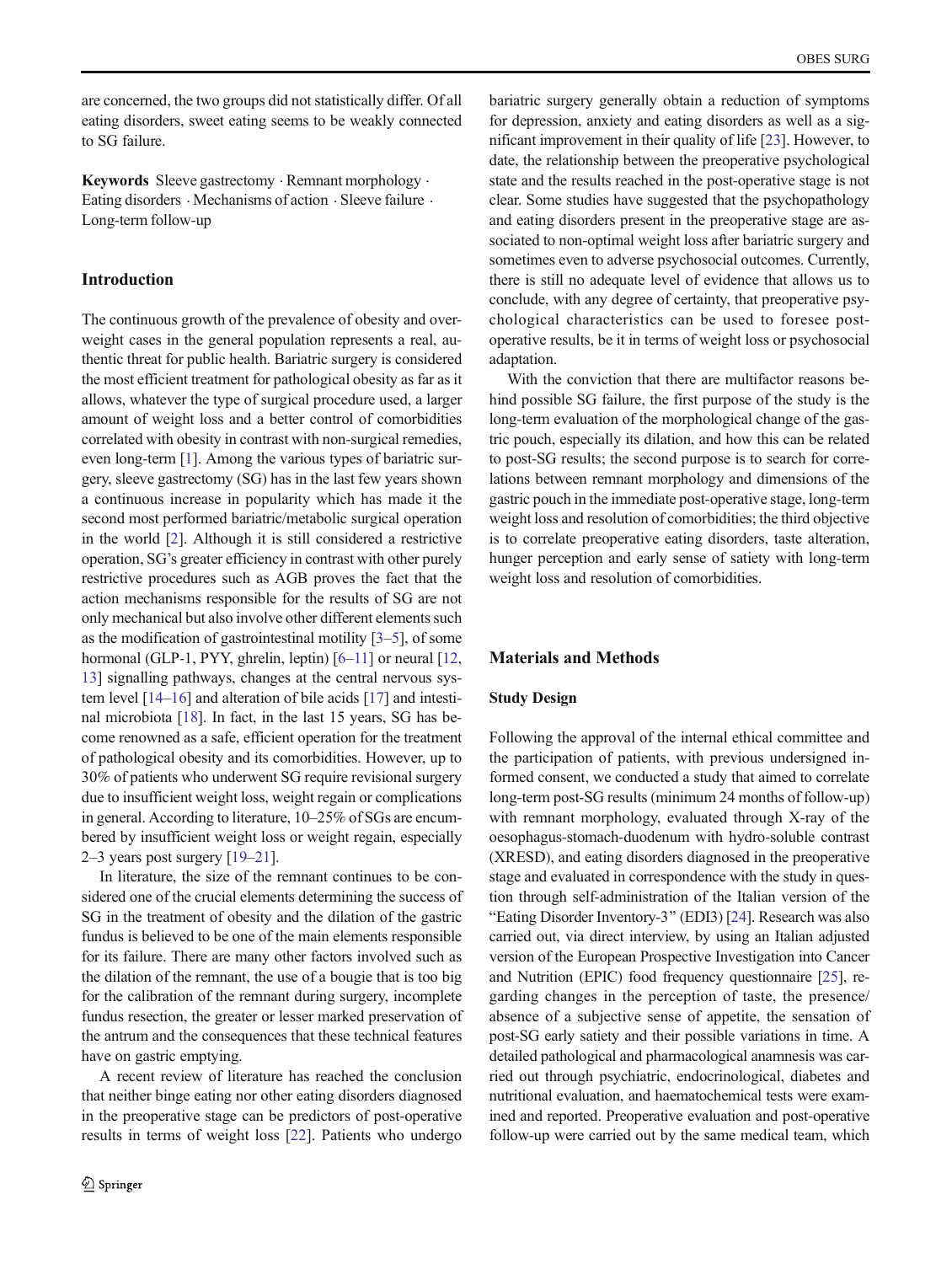has vast experience in the bariatric field and constantly collaborated with our surgical team.

XRESD with hydro-soluble contrast in the immediate postoperative stage and during the follow-up was carried out with the same instruments and by the same radiologist.

Post-SG results have been described in terms of weight loss and resolution of comorbidities such as type 2 diabetes mellitus (T2DM), hypertension (HTN) and sleep apnoea (OSAS).

## Patient Selection

Availability to participate in this study was requested via an initial phone call, which was made to the patients who underwent SG at the Department of Clinical and Experimental Medicine and Bariatric Surgery of the University Hospital of Pisa (AOUP) before May 2014 (24 months minimum follow-up required).

During the selection, the following exclusion criteria were applied:

- Allergy to hydro-soluble contrast
- Previous bariatric surgery (SG as redo-surgery)
- Appearance of "major" complications during the postoperative stage (according to LABS [\[26](#page-9-0)] classification)
- Medical conditions requiring acute hospitalisation, blindness, severe medical conditions (liver cirrhosis, end-stage renal failure, malignancy, connective tissue diseases, endocrine diseases such as hypothyroidism or hyperthyroidism) or illnesses, such as chronic congestive heart failure, recent myocardial infarction or stroke, unstable angina pectoris, and treatment with pharmacologic agents known to affect carbohydrate homeostasis

Fifty volunteers were enrolled and accepted to take part in the current study.

## Surgical Technique

Every operation was carried out using a laparoscopic technique by the same operating team. Five trocars were used, and occasionally, an additional sixth trocar was placed. The gastro-splenic omentum dissection from the great curvature was carried out using a Harmonic Ultrasonic® (Ethicon) or Sonicision® (Covidien) at approximately 5–6 cm from the pylorus to a complete dissection and exposition of the left diaphragmatic pillar. The His angle was totally mobilised, and the adhesions between the posterior wall of the stomach and the pancreas were freed. The gastric tubule was created with a 36F bougie using mechanical staplers (Endo-GIA Ultra/iDrive Ultra® Covidien or Echelon Flex/Echelon Flex Powered® Ethicon) with reinforced cartridges (SEAMGUARD® staple line reinforcement material, W.L. Gore & Associates) preserving 5–6 cm of antrum. The methylene blue test was carried out during all procedures to exclude the presence of leakage. Easy flow type drainage was placed in correspondence with the stapler line at the end of the operation.

#### X-ray Oesophagus-Stomach-Duodenum

The morphological study of the remnant post SG was carried out through digital fluoroscopy with targeted X-rays with specific standard projections: anteroposterior (AP) and right anterior oblique (RAO) positions (at approximately 45°–50°) with patient in an upright position on clinostat "Clinodigit" Compact X-Frame Italray^. The entire test was video recorded with a rate of four frames per second and a resolution of  $3001 \times 3001 \times 14$  bit. The use of the same iodinated watersoluble radiological contrast in the immediate post-operative and monitoring stages allowed us to compare the obtained images (Fig. 1). The test was carried out by the same radiologist using the same radiological equipment to reduce bias. Digital fluoroscopy allowed a global morphological and dynamical evaluation of the gastric remnant, making possible to evaluate peristalsis and estimate emptying time. The presence of contrast in the duodenum soon after the first deglutition, or no longer than 30 s after it, has been defined as "rapid gastric emptying". During the study, the remnant areas post SG were digitally calculated and expressed in square millimetres with AP and RAO projections in the immediate post-operative stage (1–2 post-operative days) and during the follow-up (24–66 months). Once these values were acquired, it was possible to calculate the effective long-term dilation of the remnant, expressing it in absolute values  $(mm<sup>2</sup>)$  or in percentages with respect to the immediate post-operative stage. The widths of the upper part of the remnant (ex-fundus), body and antrum were measured on the AP projection. The body width was measured in correspondence with the gastric incisura, the width of the ex-fundus and the antrum in correspondence with the point of greater amplitude. These values made it possible to calculate the effective dilation of the single components of



Fig. 1 X-ray oesophagus-stomach-duodenum, anteroposterior projection. Morphological study of the remnant in the immediate postoperative stage (a) and during follow-up (b)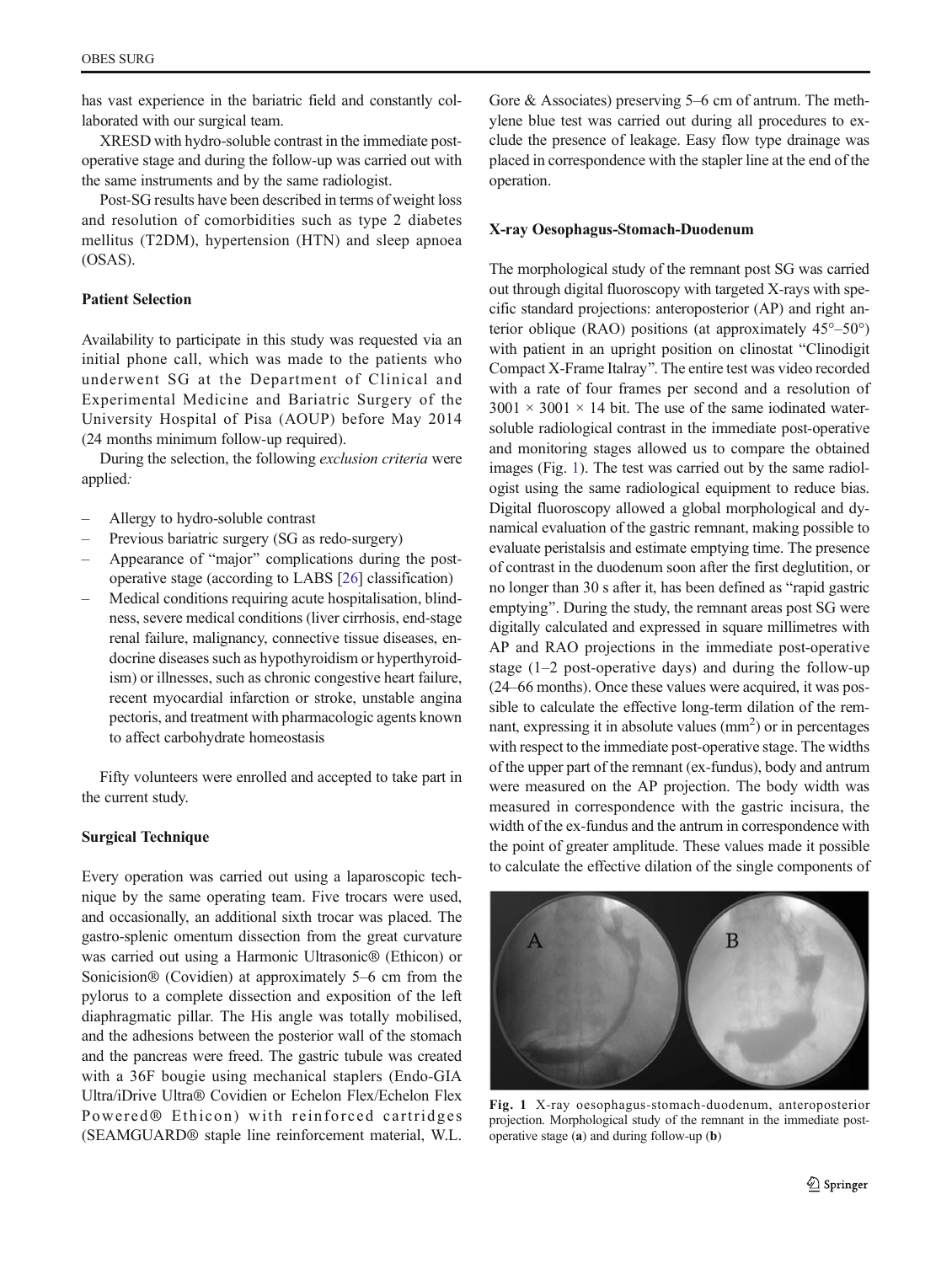<span id="page-3-0"></span>the remnant in absolute values (mm) as well as in percentages with respect to the immediate post-operative stage. In the end, each SG was schematically illustrated with the use of the XRESD in AP projection, taken in the immediate postoperative stage, to be able to see if there were any correlations between the shape of the remnant and the long-term results of SG. Three shapes were found: golf club shape, angular shape  $(\leq 90^\circ)$  and inverted C shape (Fig. 2).

# Psychiatric Evaluation and Self-Administration of the Eating Disorder Inventory-3

The patients who were candidates for bariatric surgery were referred, within a multidisciplinary context for obesity diagnosis and therapy, to the counselling service at the Psychiatric Operative Unit of the Hospital of Pisa. The aim of the psychiatric evaluation was, together with the exclusion of specific contraindications to obesity surgery, to evaluate comorbidities according to the diagnostic criteria of the DSM-IV-TR (axes I and II) through the application of dimensional psychopathological models that are able to highlight subthreshold symptomatology. Following bariatric surgery, simultaneously to the radiological evaluation, the patients were administered a psychometric evaluation comprising the Italian adaptation of  $EDI-3<sup>24</sup>$  and a structured collection of information regarding the single alterations of eating behaviour. The current study has used data regarding the presence of preoperative eating disorder diagnosis and the dimensional psychopathological evaluation at the time of the radiological follow-up, with the aim of identifying the associations between psychopathological and radiological clinical indexes in response to obesity surgery.

EDI-3, compared to the original EDI which was already widely used at a clinical and experimental level in the treatment of eating disorders, is the third version and has expanded and improved psychometric characteristics. The questionnaire, which was self-administered, reveals psychological traits and symptoms associated with the development and maintenance of eating disorders defined according to the criteria of the DSM-IV-TR. Although, originally, the instrument was validated on normal-weight or underweight individuals (female subject samples with anorexia nervosa and

bulimia and healthy controls), its validity was later confirmed in the case of obese subject samples [\[27](#page-9-0)–[29\]](#page-9-0).

## **Definitions**

The success and failure of SG have been defined according to the percentages of excess weight lost (EWL %) post surgery, assessed at the time of the current study. The EWL% was calculated using the following formula: EWL% =  $100\% \times$  [weight lost ÷ (preoperative weight − ideal weight)]. EWL <50% was used to define failure of the procedure.

The excess body weight (EW) was defined as the weight in kilos exceeding the ideal body weight (IBW), which was calculated on an index of body mass (BMI) of 25 kg/m<sup>2</sup>.

To evaluate the efficiency of SG as treatment for metabolic syndrome and its single components, "remission of diabetes" was defined, in agreement with the American Diabetes Association (ADA) [\[30\]](#page-9-0), as reaching glycaemic values that are below the diabetic range without pharmacological treatment for at least a year (partial remission: glycated haemoglobin <6.5%, fasting glycaemia 100–125 mg/dl; complete remission: glycated haemoglobin <6%, fasting glycaemia  $\langle 100 \text{ mg/dl} \rangle$ , "hypertension in remission" as reaching maintained systolic pressure values below 140 mmHg and diastolic values below 90 mmHg without antihypertensive treatment and "OSAS remission" as absence of sleep apnoeas without positive pressure ventilation, documented by polysomnography.

#### Data Collection and Statistical Analysis

The data obtained during the study in question was integrated with the data, prospectively collected, already present in the computerised database regarding patients who underwent surgery at the Bariatric and Metabolic Surgery Department of the University of Pisa. The results were expressed as mean SD or interquartile range, for variables with normal or skewed distribution, respectively. The differences among groups were compared with the  $\chi^2$  test for categorical variables, the Mann-Whitney U test for continuous variables and the Wilcoxon signed-rank test for paired data. The variations in time (presurgery vs post-surgery) were evaluated with

Fig. 2 X-ray oesophagusstomach-duodenum, anteroposterior projection in the immediate post-operative stage. Three different shapes were found: golf club shape (a), angular shape  $(\leq 90^\circ)$  (b) and inverted C shape (c)

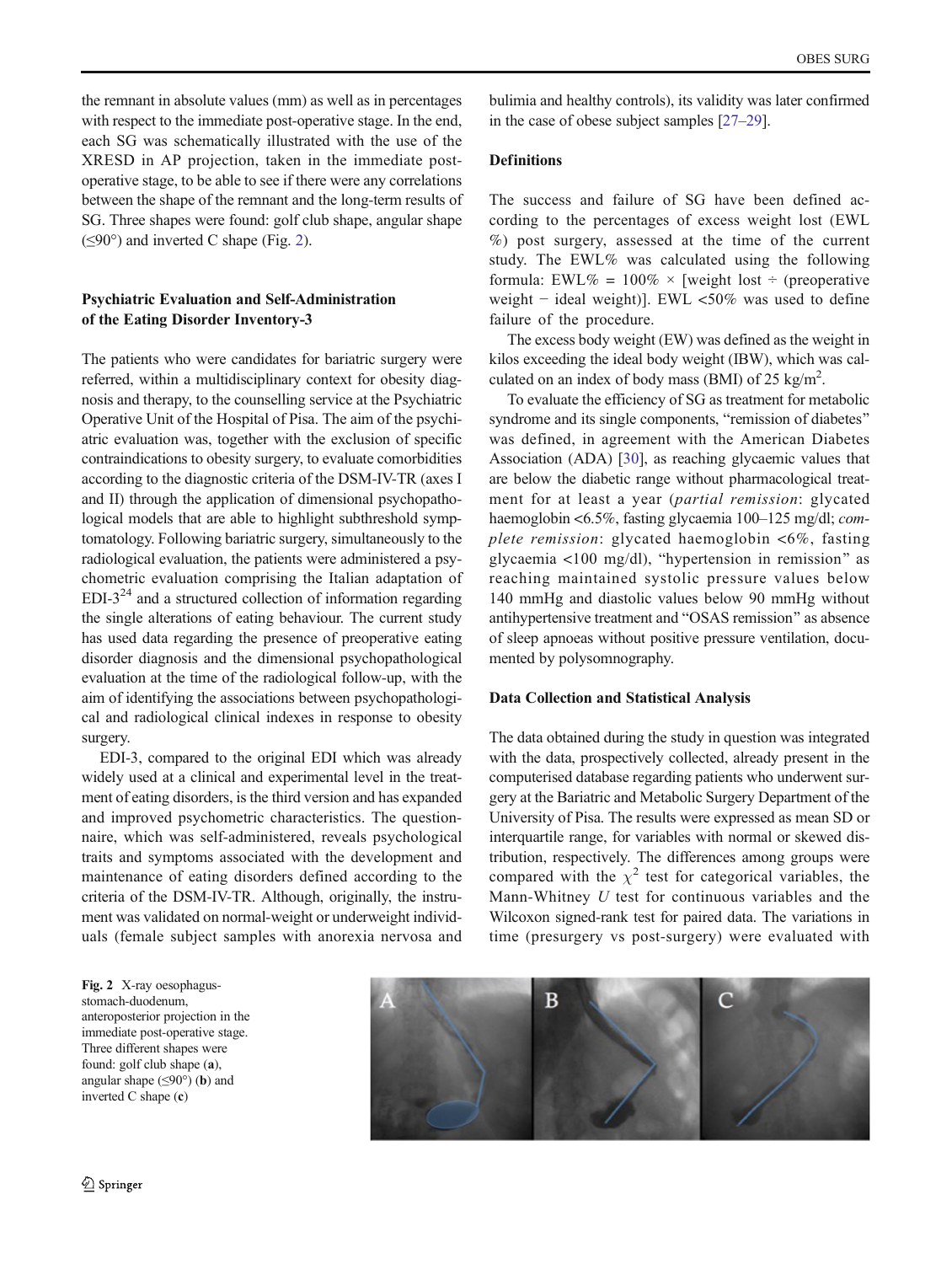ANOVA for repeated measures; for this test, the parameters with a distribution which was not normal were transformed into logarithms. The result of the ANOVA model was a  $p$ value for the time factor, a  $p$  value for the difference among the groups and p for interaction time  $\times$  group. A multiple regression model was used to analyse the correlations between variables. A value of  $p < 0.05$  was considered significant.

# Results

The 50 patients included in our study had a mean follow-up of 35 months (range 24–66); 23 were included in the "failed" SG group (EWL below  $50\%$ ) and  $27$  in the "efficient" SG group (EWL above 50%).

The majority were women (F 37/M 13), the mean age on the day of surgery was 52 years (range 25–74), the mean preoperative weight was  $131 \pm 21.8$  kg (range 90–199.5), the mean BMI was  $47.4 \pm 6.8$  kg/m<sup>2</sup> (range 35.3–62) and EW was  $61.9 \pm 20.7$  kg (range 27.9–110.3). Before surgery, among the sample of 50 patients under study, 19 (38%) had T2DM, 36 (72%) had HTN on pharmacological treatment and 12 (24%) patients had polysomnographic diagnoses of varying degrees of OSAS (from moderate to severe). On average, the follow-up months for the sample under study amounted to 35 (range 24–66). The preoperative differences in anagraphical and anthropometric values between the two groups were not statistically significant, and they are reported in Table [1](#page-5-0).

The post-operative results, described in terms of weight loss (WL), EWL%, TWL%, EBMIL% and weight regain (WR), are reported in Table [1](#page-5-0). At the time of the study, 7 patients (36.8%) had a complete remission of T2DM and 1 (5.3%) a partial remission; 14 patients (38.8%) were in remission of HTN and 5 (41.7%) resulted as no longer suffering from OSAS. The differences between the two groups in terms of remission of comorbidities are summarised in Table [1.](#page-5-0) Changes, in terms of haematochemical values, are reported in Table [1](#page-5-0). Between the two groups, there was no statistical difference related to nutritional markers such as total protein, albumin and transferrin.

Dimensions, shape and degree of dilation of the SGs evaluated by using XRESD are reported in Table [2.](#page-6-0) In AP projection of the immediate post-operative stage in the SG group with EWL <50%, there was a slight prevalence towards the "golf club" shape (52.2%) followed by the "inverted C" shape (47.8%). In SGs with EWL >50%, the prevailing shape was the inverted C  $(42\%)$  followed by the golf club  $(36\%)$  and an amount of not inconsiderable "angular" shapes  $(22%)$  were not present in the failed SG group. The differences between the two groups are statistically significant ( $p = 0.0007$ ). Rapid remnant emptying was observed in 22.2% of the efficient SGs (six patients) against 4.3% of failed SGs (one patient).

Preoperative eating disorders were diagnosed: 8.5% binge eating, 59.5% grazing, 66% emotional eating, 25.5% craving and 62.5% sweet eating. Analysis of the EDI results showed that the two groups do not differ significantly when considering all the variables provided by the EDI (Table [3\)](#page-6-0). Subjective change in taste perception can almost be overlapped in both groups. Eighty-nine percent of patients with SG failure had not noticed any change in sweet taste perception; 11% reported to perceive sweet tastes with greater intensity after surgery. In patients with efficient SG, 86.5% did not report any change in sweet perception; 4.5% reported a reduction in intensity and 9% an increase. The change in salty perception is similar: 95% of patients with EWL <50% did not report changes, and 5% declared an increase in intensity; patients with EWL >50% did not report changes in 91% of cases, while 4.5% reported an increase in intensity and in 4.5% cases a reduction in intensity. Similar trends occur in fat perception: in failed SGs, 95% report no change while 5% report greater intensity; in efficient SGs, 82% indicate no change, while 4.5% report a reduction in intensity and 3.5% an increase. Seventy-eight percent of the failed SG group still perceived, even years later, the sense of early satiety; 22% on the contrary reported to have lost it around 14 months after surgery (range 3–18 months). Twenty-six reported that they still did not feel the sense of hunger while 74% have reacquired appetite after an average of 12 months (range 2–36 months). Of patients in the efficient SG group, 92.5% continue to have, even years later, a sense of early satiety; 7.5% who have lost it, lost it on average after 19 months (range 18–20 months). Fifty-two percent reported that they still did not have a sense of hunger while 48% reacquired appetite after an average stage of 14 months (range 2–36 months). The differences between the two groups lie within the limits of significance  $(p = 0.06)$  for a sense of appetite and non-significant for the sense of early satiety.

Alimentary vomiting with a frequency superior to two episodes per month (range 3–10) was reported by three (11.1%) patients in the efficient SG group and by two (8.7%) patients in the failed SG group. The difference is not statistically significant.

#### **Discussion**

An RXESD carried out in the immediate post-operative stage and in later stages allowed us to evaluate the dimensions, the shape and the degree of dilation of the SG under examination. From a technical-surgical point of view, it is interesting to point out that in the immediate post-operative stage the mean dimensions of the remnant in the two groups overlap (Table [2](#page-6-0)), which indicates that in both groups surgery was carried out in the same way as obtaining, on average, the same degree of restriction. What emerged was that on a long-term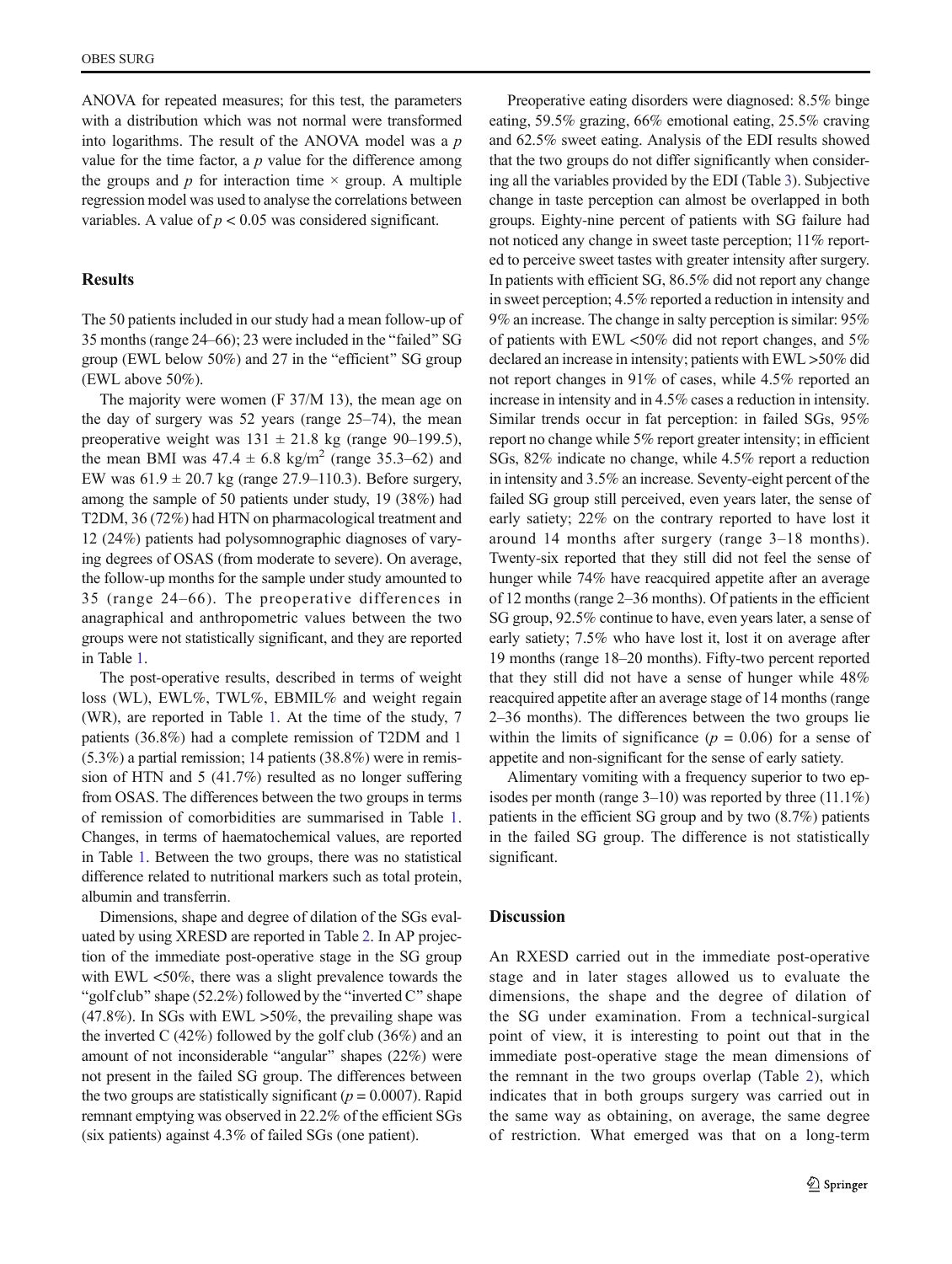#### <span id="page-5-0"></span>Table 1 Results

|                             | Failed                                               | Efficient                                            | All                                             | $p$ pre-post | $p$ inter |
|-----------------------------|------------------------------------------------------|------------------------------------------------------|-------------------------------------------------|--------------|-----------|
| Gender                      | M 9, F 14                                            | M 4, F 23                                            | M 13, F 37                                      |              | ns        |
| Age                         | $54(27-74)$                                          | $50.5(25-66)$                                        | $52(25-74)$                                     |              | ns        |
| Preoperative W (kg)         | $133 \pm 19$                                         | $129 \pm 27$                                         | $131 \pm 21.8$                                  |              | ns        |
| Preoperative BMI $(kg/m2)$  | $(90 - 180)$<br>$47.6 \pm 6.2$<br>$(36.6 - 58.8)$    | $(95-199.5)$<br>$47.2 \pm 7.4$<br>$(35.3 - 62)$      | $(90-199.5)$<br>$47.4 \pm 6.8$<br>$(35.3 - 62)$ |              | ns        |
| $EW$ (kg)                   | $63.3 \pm 18.4$<br>$(32.3 - 102.6)$                  | $60.7 \pm 22.7$<br>$(27.9 - 110.3)$                  | $61.9 \pm 20.7$<br>$(27.9 - 110.3)$             |              | ns        |
| Follow-up (months)          | $36.5 \pm 13.4$<br>$(24 - 66)$                       | $34 \pm 11$<br>$(24-61)$                             | $35.1 \pm 12.1$<br>$(24 - 66)$                  |              | ns        |
| WL(k)                       | $21.2 \pm 10$<br>$(2-41)$                            | $41.7 \pm 17.2$<br>$(19 - 98)$                       | $32.3 \pm 17.6$<br>$(2 - 98)$                   |              | < 0.0001  |
| $EWL\%$                     | $33.7 \pm 13.2$<br>$(3.6 - 49.5)$                    | $70.3 \pm 4.3$<br>$(50.1 - 109.2)$                   | $53.5 \pm 24.6$<br>$(3.6 - 109.2)$              | < 0.0001     | < 0.0001  |
| TWL%                        | $15.6 \pm 6.3$<br>$(1.5-25)$                         | $31.7 \pm 8.5$<br>$(17.3 - 49.1)$                    | $24.31 \pm 11$<br>$(1.5 - 49.1)$                | < 0.0001     | < 0.0001  |
| <b>WR</b>                   | $7.8 \pm 7.3$<br>$(0 - 30)$                          | $4.3 \pm 4.4$<br>$(0-18)$                            | $5.9 \pm 6.1$<br>$(0 - 30)$                     |              | 0.018     |
| Preoperative T2DM           | $10(43.5\%)$                                         | $9(33.3\%)$                                          | 19 (38%)                                        |              | ns        |
| Follow-up T2DM              | 5(21.7%)                                             | $6(22.2\%)$                                          | 11 $(22%)$                                      |              | ns        |
| T2DM remission              | $5(50\%)$                                            | $3(33.3\%)$                                          | $8(42.1\%)$                                     |              | ns        |
| Preoperative HTN            | 18 (78.3%)                                           | 18 (66.7%)                                           | 36(72%)                                         |              | ns        |
| Follow-up HTN               | $13(56.5\%)$                                         | $9(33.3\%)$                                          | 22(44%)                                         |              | ns        |
| HTN remission               | 5(27.8%)                                             | $9(50\%)$                                            | 14 (38.8%)                                      |              | ns        |
| Preoperative OSAS           | $7(30.4\%)$                                          | $5(18.5\%)$                                          | 12(24%)                                         |              | ns        |
| Follow-up OSAS              | 5(21.7%)                                             | $2(7.4\%)$                                           | 7(14%)                                          |              | ns        |
| <b>OSAS</b> remission       | $2(28.6\%)$                                          | $3(60\%)$                                            | 5(41.7%)                                        |              | ns        |
| Preoperative FPG (mg/dl)    | $113 \pm 48$                                         | $98 \pm 28$                                          | $110 \pm 49$                                    |              | ns        |
| Follow-up FPG (mg/dl)       | $102 \pm 39$                                         | $88 \pm 10$                                          | $96 \pm 27$                                     | 0.032        | ns        |
| Preoperative HbAc1 (%)      | $7.03 \pm 1.74$<br>(only diabetics $8.35 \pm 1.77$ ) | $6.34 \pm 1.06$<br>(only diabetics $7.41 \pm 1.25$ ) | $6.77 \pm 1.52$                                 |              | ns        |
| Follow-up HbAc1 $(\%)$      | $6.16 \pm 1.44$<br>(only diabetics $6.9 \pm 1.83$ )  | $5.5 \pm 0.45$<br>(solo diabetics $5.69 \pm 0.6$ )   | $5.77 \pm 1$                                    | < 0.0001     | ns        |
| Preoperative TOT-Ch (mg/dl) | $179 \pm 42$                                         | $201 \pm 37$                                         | $191 \pm 40$                                    |              | ns        |
| Follow-up TOT-Ch (mg/dl)    | $198 \pm 45$                                         | $204 \pm 38$                                         | $103 \pm 40$                                    | ns           | ns        |
| Preoperative TG (mg/dl)     | $106 \pm 83$                                         | $168 \pm 70$                                         | $168 \pm 77$                                    |              | ns        |
| Follow-up TG (mg/dl)        | $116 \pm 50$                                         | $96 \pm 43$                                          | $109 \pm 52$                                    | < 0.0001     | ns        |

FPG fasting plasma glucose, TOT-Ch total cholesterol, TG triglycerides, p pre-post statistic analysis between preoperative stage and follow-up, p inter statistic analysis between "failed" and "efficient" sleeve gastrectomies

basis, patients who underwent SG demonstrate a mean dilation of the remnant quantifiable in approximately 50% with respect to dimensions in the immediate postoperative stage and that there is a statistically significant difference in the entity of the mean dilation between the two groups. Different authors have studied the morphology of the remnant and its degree of dilation in patients whose SG had been identified as failure, but, as far as we are aware, only a few have studied these morphological characteristics, comparing the immediate postoperative stage with the long-term follow-up, either in SGs with scarce effects in terms of weight loss or in SGs which were efficient regarding the treatment of obesity and its comorbidities. Through a gastric CT with volumetric reconstructions, 3 days and 2 years after SG, Braghetto et al. [[31\]](#page-9-0) studied the volumes of the remnant, in a group of 15 patients, describing a significant increase in gastric volume but without finding, probably due to the small dimension of the sample, a significant correlation between remnant dilation and weight loss. In a recent study, Deguines et al. [[32\]](#page-9-0), also with the use of a gastric CT, confirmed Braghetto's volumetric findings describing the mean volume of the remnant at 2 years of SG equal to  $255 \text{ cm}^3$ , but unlike Braghetto, they reported significant correlations between the dimensions of the remnant and success or failure of the SG defined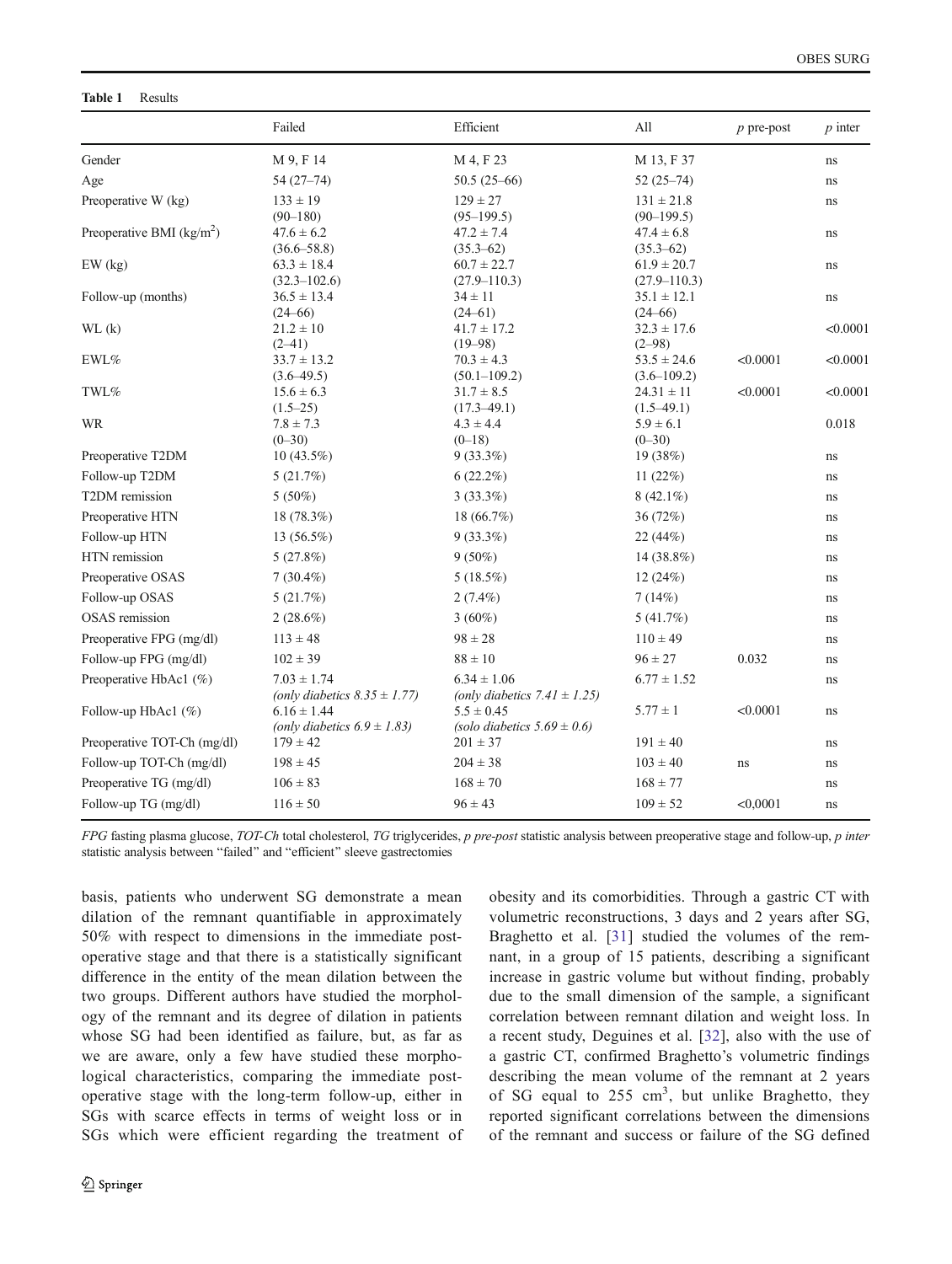|                                     | Failed          | Efficient       | All             | $p$ pre-post | $p$ inter |
|-------------------------------------|-----------------|-----------------|-----------------|--------------|-----------|
| Area AP post-op $(mm2)$             | $4010 \pm 914$  | $3958 \pm 792$  | $3982 \pm 841$  |              | ns        |
| Area AP follow-up $(mm2)$           | $6620 \pm 1589$ | $5668 \pm 1347$ | $6106 \pm 1525$ | < 0.0001     | 0.019     |
| Area AP dilation $\text{(mm)}^2$ )  | $2610 \pm 1359$ | $1710 \pm 1276$ | $2124 \pm 1378$ |              | 0.019     |
| Area RAO post-op $(mm2)$            | $4781 \pm 1392$ | $4540 \pm 1178$ | $4651 \pm 1273$ |              | ns        |
| Area RAO follow-up $(mm2)$          | $7328 \pm 2020$ | $6093 \pm 1417$ | $6661 \pm 1812$ | < 0.0001     | 0.024     |
| Area RAO dilation $\text{(mm)}^2$ ) | $2546 \pm 1674$ | $1552 \pm 1347$ | $2010 \pm 1772$ |              | 0.024     |
| Ex-fundus post-op (mm)              | $25.6 \pm 5.9$  | $23.3 \pm 7.1$  | $24.4 \pm 6.6$  |              | ns        |
| Ex-fundus follow-up (mm)            | $37.4 \pm 9.6$  | $35.1 \pm 8.1$  | $36.2 \pm 8.8$  | < 0.0001     | ns        |
| Ex-fundus dilation (mm)             | $11.9 \pm 9.2$  | $11.8 \pm 10.1$ | $11.8 \pm 9.6$  |              | ns        |
| Body post op (mm)                   | $12.7 \pm 5.1$  | $11 \pm 3.3$    | $11.8 \pm 4.3$  |              | ns        |
| Body follow-up (mm)                 | $23.4 \pm 9.8$  | $13.3 \pm 5.3$  | $19 \pm 8.6$    | < 0.0001     | 0.002     |
| Body dilation (mm)                  | $10.7 \pm 9.4$  | $4.4 \pm 3.9$   | $7.3 \pm 7.6$   |              | 0.0025    |
| Antrus post-op (mm)                 | $39 \pm 8.8$    | $35.3 \pm 8.7$  | $37 \pm 8.9$    |              | ns        |
| Antrus follow-up (mm)               | $49 \pm 10.1$   | $43 \pm 8.7$    | $45.8 \pm 9.8$  | < 0.0001     | ns        |
| Antrus dilation (mm)                | $10 \pm 10.6$   | $7.7 \pm 9.3$   | $8.8 \pm 9.8$   |              | ns        |

<span id="page-6-0"></span>Table 2 Dimensions and degrees of dilation of the SGs evaluated by using X-ray oesophagus-stomach-duodenum in the immediate post-operative stage (post-op) and during follow-up

AP anteroposterior projection, RAO right anterior oblique projection, p pre-post statistic analysis between preoperative stage and follow-up, p inter statistic analysis between "failed" and "efficient" sleeve gastrectomies

by EWL <50%. A recent investigation by Fahmy et al. [\[33\]](#page-9-0), conducted on a small group of patients who have gained weight post SG, reports a significant correlation between the quantity of weight gained and the volume of the remnant, calculated using gastric CT with volumetric reconstructions at 2 years of surgery.

Vidal et al. [\[34\]](#page-9-0), in a recent study in which remnant volume was measured using a geometrical approximation after

Table 3 Variables provided by self-administration of the Eating Disorder Inventory-3 during follow-up (p inter statistic analysis between "failed" and "efficient" sleeve gastrectomies)

|                                     | Failed |                     | Efficient |                     |           |
|-------------------------------------|--------|---------------------|-----------|---------------------|-----------|
|                                     | Mean   | Standard. deviation | Mean      | Standard. deviation | $p$ inter |
| Drive for thinness                  | 12.41  | 7.19                | 12.95     | 7.05                | 0.79      |
| Bulimia                             | 5.63   | 6.33                | 4.55      | 4.79                | 0.51      |
| Body dissatisfaction                | 17.67  | 8.81                | 20.50     | 8.80                | 0.27      |
| Composite risk of eating disorder   | 35.70  | 16.95               | 38.00     | 14.67               | 0.62      |
| Low self-esteem                     | 4.48   | 4.14                | 4.23      | 3.75                | 0.82      |
| Personal alienation                 | 6.15   | 6.05                | 6.55      | 4.27                | 0.80      |
| Interpersonal insecurities          | 7.26   | 6.27                | 5.55      | 4.53                | 0.29      |
| Interpersonal alienation            | 7.81   | 5.09                | 7.14      | 4.19                | 0.62      |
| Interoceptive deficits              | 7.11   | 6.26                | 7.95      | 7.24                | 0.66      |
| Emotional dysregulation             | 6.30   | 5.18                | 6.64      | 5.52                | 0.83      |
| Perfectionism                       | 7.15   | 4.98                | 8.50      | 5.22                | 0.36      |
| Asceticism                          | 6.59   | 4.35                | 9.00      | 6.15                | 0.12      |
| Maturity fears                      | 11.26  | 6.49                | 10.95     | 7.35                | 0.88      |
| Inadequacy                          | 10.63  | 9.24                | 10.77     | 7.30                | 0.95      |
| Interpersonal problems              | 15.07  | 10.58               | 12.68     | 7.81                | 0.38      |
| Affective problems                  | 13.41  | 10.77               | 14.59     | 11.30               | 0.71      |
| Over control                        | 13.74  | 8.03                | 17.50     | 9.78                | 0.15      |
| General psychological maladjustment | 64.11  | 32.35               | 66.50     | 33.57               | 0.80      |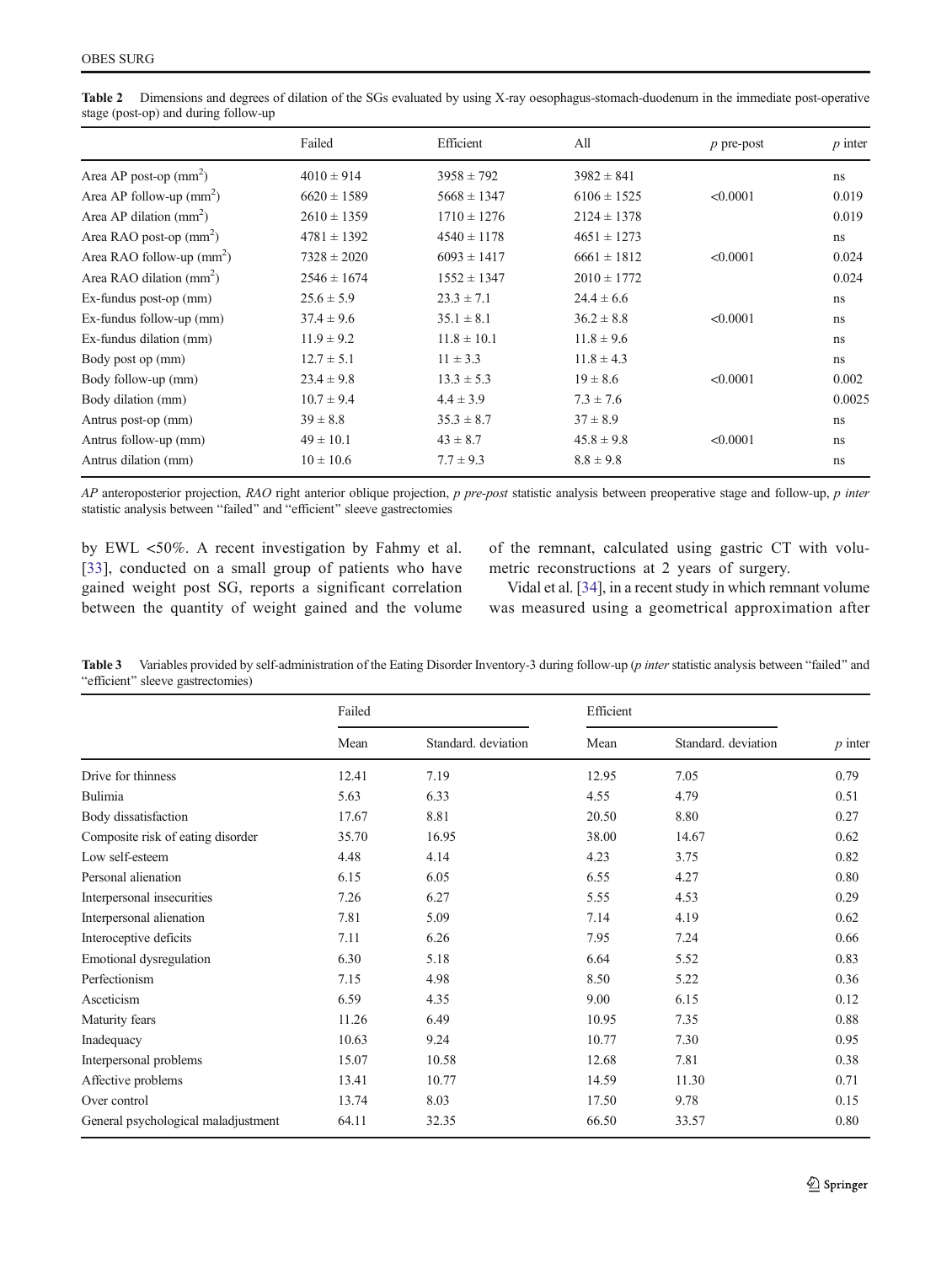XRESD at 1 month and at 12 months of SG surgery, documented a mean volumetric increase of the remnant of 50% at 1 year and EWL% at 18 months inversely correlated with the volumetric increase of the remnant at 12 months.

Our data, although not obtained with CT study and not expressed in volumes, perfectly agree with the data of the studies mentioned by demonstrating a dilation of the remnant, with a mean 35 months of follow-up, of about 50% with respect to the immediate post-operative stage. Our study also agrees with the abovementioned studies by affirming that there is a correlation between the degree of SG dilation and long-term weight loss. Even though the morphological/dimensional description of the remnant using an XRESD is probably more approximate than using gastric CTwith volumetric reconstructions, our study with respect to Deguines' has the advantage that it was carried out in both the immediate post-operative stage and years after surgery allowing us to evaluate the morphological change that the remnant underwent in each patient throughout the years. With respect to Fahmy's study, ours has the advantage that it demonstrated the degree of remnant dilation not only in patients with insufficient weight loss or weight regain but also in patients whose SG was efficient. The added value with respect to Braghetto's study lies instead in the sample dimension being studied (50 vs 15). Regarding Vidal's study, which has a very similar design, ours examines a group of patients with more long-term follow-up (mean of 35 vs 18 months).

Possible explanations to justify a dilated remnant are multiple: a technical error during surgery, the use of a bougie that is too big, the interindividual differences in the elastic properties of the gastric wall and the incorrect post-operative eating habits. It has been hypothesised that the failure of patients to comply with assigned diets could lead to a continued, progressive, mechanical enlargement of the remnant causing such dilation that they are able to introduce an ever greater volume of calories with a reduced sense of satiety. In our study, the standardisation of the technique (using a 36F bougie) and the overlapping morphological results between the two groups with XRESD carried out in the immediate post-operative stage allow us to exclude the two first hypotheses. However, it is clear that excessive dilation of the remnant, undermining the restrictive component, leads to weight loss which is not optimal.

Another interesting factor which emerged from our study is that, despite the fact that all the remnant parts (ex-fundus, body and antrum) dilated, the body in failed SG is the portion with a greater degree of dilation (ex-fundus 51.7%, body 102%, antrum 30.2%) (Table [2](#page-6-0)). When analysing the dilation differences of the single parts between the two groups, the only one that is statistically significant is, once again, the body (failed vs efficient, 102 vs 41.7%) ( $p = 0.0025$ ). This data differs from most of the results reported in literature [\[35\]](#page-9-0) which describe a greater dilation of the upper portion of the remnant pouch (ex-fundus) compared to other portions, which, in most cases, is held responsible for possible SG failure. Dilation of the "ex-fundus" represents, in

fact, one of the most frequent long-term complications reported in literature needing revision surgery in approximately 4.5% of patients [\[36](#page-9-0), [37](#page-9-0)]. On the other hand, recent studies demonstrated that the cranial dilation ("fundal") of the remnant does not significantly influence weight loss and the volume of the new fundus does not correlate with EWL and BMI post SG, concluding that the new fundus does not act as functional reservoir [\[38](#page-9-0)]. In our study, the upper portion of the remnant was dilated by an average of 51.7% in failed SGs and 60.1% in efficient SGs with post-operative dimensions that can be overlapped. This data, in association with recent evidence reported in literature, leads us to presume that failures, which in the past were attributed to dilation of the upper portion of the remnant, are in reality due to an incomplete gastric fundus resection ab initio and that, in these cases, the mechanism determining failure is more of a hormonal nature than a mechanical one.

Some studies [\[39,](#page-9-0) [40](#page-9-0)] have suggested that gastric receptors defined as "tension" or "stretch" receptors have a role in the control of satiety by sending signals to the central nervous system through vagal afferents. SG efficiency in the first months post surgery and in the long term for those whose restriction remains could be due to stimulation of stretch receptors even after ingesting modest amounts of food, with the consequent sense of early satiety. Moreover, the interstitial cells of Cajal, which are above all grouped at the middle region level of the gastric body, are responsible for the natural gastric pacemaker and they determine the peristaltic movements of the stomach. In contrast, the gastric fundus is electrically silent. These elements would explain the reason why, in our study, patients who had gastric restriction that remained, even long-term, at body level, had better results in terms of EWL. These deductions would also be coherent with the evidence found in the efficient SG group which reported a greater persistence in time of a sense of early satiety compared to the failed SG group (92.5 vs 78%) and a similar result was observed for lack of appetite (52 vs 26%).

The analysis of the remnant shapes in the immediate postoperative stage (Fig. [2\)](#page-3-0) showed a statistically significant difference between the two groups ( $p = 0.0007$ ). This data, which is not distorted by significant vomiting or "food intolerance", suggests greater success in those patients with a narrow remnant pouch, subject to greater mechanical stimulation, with radical resection of the gastric fundus and minor antral reservoir.

There does not seem to be an agreement among authors regarding the dimensions of the antrum to be preserved during SG [[41](#page-9-0)–[49\]](#page-9-0). Our study has not shown significant differences between the two groups, neither in the immediate postoperative dimensions of the antrum nor in those measured in the follow-up. Although data analyses related with SG shapes suggest the propensity towards an antrum with a narrower reservoir, data in our possession does not allow us to draw conclusions to this respect.

As far as all the variables provided by the EDI are concerned, the two groups of patients did not statistically differ.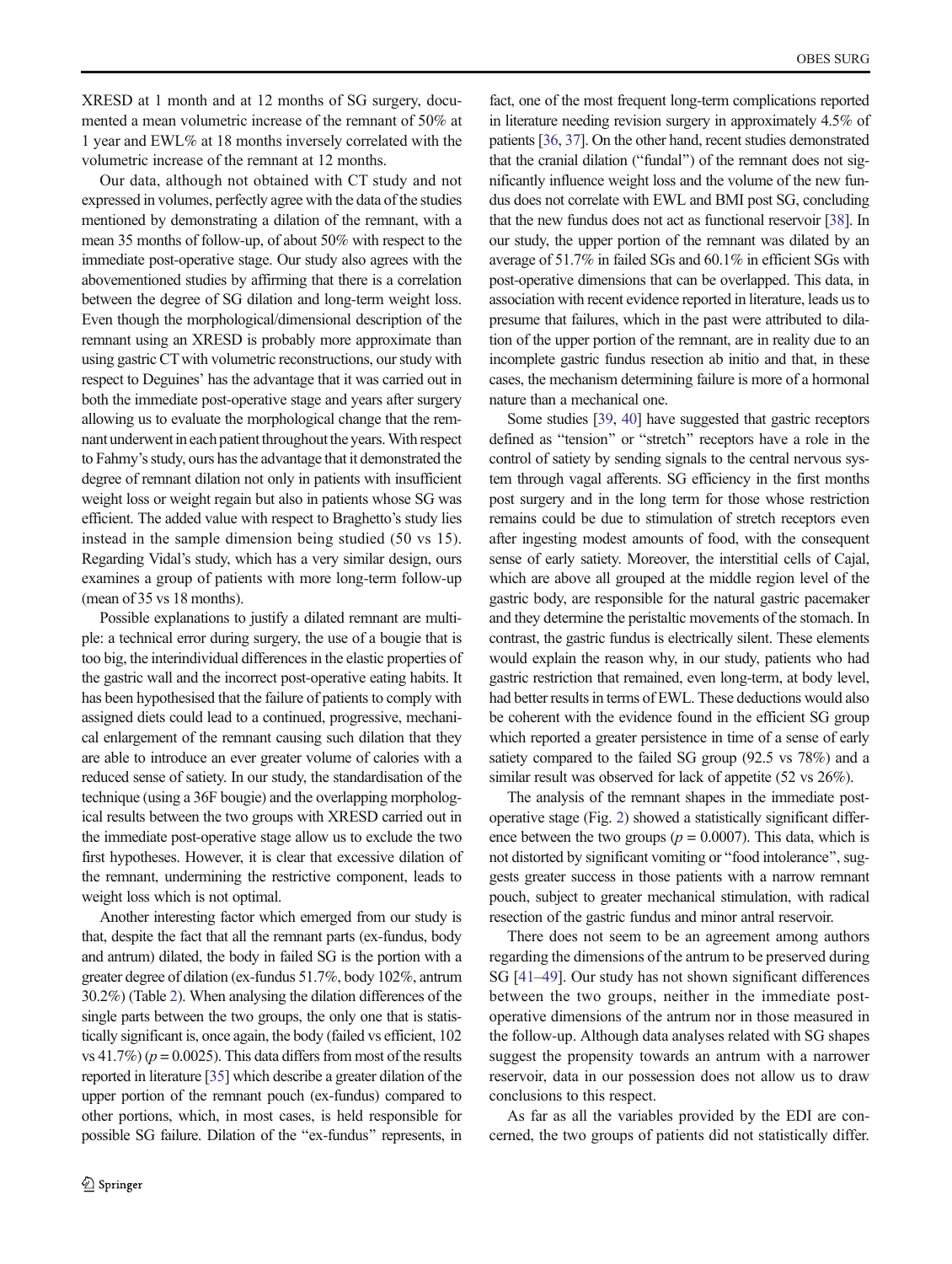<span id="page-8-0"></span>This, together with the absence of frank differences in psychiatric comorbidity diagnosed in the preoperative evaluations, suggests that the instruments used do not allow us to grasp elements able to explain the different responses between the groups nor even the different degrees of dilation of the remnant post SG. Although literature has documented an improvement of variables evaluated with EDI pre and post SG [\[50\]](#page-9-0), a significant difference between failed and efficient SGs cannot be demonstrated with the data in our possession.

As far as comorbidities are concerned, analysing the two groups, it is interesting that T2DM remission in the failed SG group occurred in 50% of patients vs 33.3% in the efficient SG group, in which it is like suggesting that the resolution of this comorbidity is, at least in part, independent of weight loss and mediated by other hormonal/neuronal mechanisms. HbA1c values of diabetic patients examined improved after SG without a significant statistical difference between the two groups (Table [1\)](#page-5-0).

A greater tendency towards remission was observed in the efficient SG group compared to the failed SG group regarding HTN (50 vs 27.8%) and OSAS (60 vs 28.6%). This data, although not statistically significant, suggests a possible, more direct cause-effect relationship between weight loss and HTN and OSAS remission than with T2DM.

Changes in terms of plasma value reduction, FPG, HbA1c, TG and total cholesterolaemia (Table [1](#page-5-0)) did not statistically differ between the two groups suggesting that the improvement of the metabolic/laboratory profile obtained post SG is not to be attributed to just weight loss.

Our study presents some limitations:

- The morphological study of the gastric remnant was carried out through XRESD with hydro-soluble contrast in the absence of gaseous distension. This has not allowed us to measure the effective volume of the remnant but to evaluate its dimension (area and width) on planar images. We chose this radiological investigation because it was possible to carry out in the immediate post-operative stage (a fistula risk moment) and easily repeatable in the follow-up. For a more accurate mea-surement of the remnant, some studies [[51](#page-9-0), [52\]](#page-9-0) used complex techniques, among which there are nuclear medicine investigations and CT with 3D multiplanar reconstructions. However, these studies entail an increased exposition to radiation for patients and an increase in costs for the hospital.
- The EDI-3 was only administered in the follow-up and not in the post-operative stage. This has not allowed us to confirm or contradict post-SG improvements of some variables of the EDI described in literature.
- For some variables, for example rapid emptying of the remnant, the sample of 50 patients was too small to establish statistically significant differences between the two groups.

## **Conclusions**

The long-term mean dilation of the remnant post SG of the population examined was approximately 50% with respect to the immediate post-operative stage. Patients with EWL <50% showed greater remnant dilation than those with EWL >50% despite having had overlapping post-operative dimensions. The portion, in percentage, with greater dilation was the gastric body in failed SGs. With regards to the comorbidities associated with obesity, T2DM remission does not seem to be strictly correlated with weight loss. As far as all the variables provided by the EDI are concerned, the two groups of patients have not shown statistically significant differences. Lastly, among all eating disorders, sweet eating seems to be connected, although weakly, with SG failure.

#### Compliance with Ethical Standards

Conflict of Interest The authors declare that they have no conflict of interest.

## **References**

- 1. Colquitt JL, Pickett K, Loveman E, et al. Surgery for weight loss in adults. Cochrane Database Syst Rev. 2014;8:CD003641.
- 2. Angrisani L, Santonicola A, Scopinaro N, et al. Bariatric surgery worldwide 2013. Obes Surg. 2015;25:1822–32.
- 3. Chambers AP, Smith EP, Begg DP, et al. Regulation of gastric emptying rate and its role in nutrient-induced GLP-1 secretion in rats after vertical sleeve gastrectomy. Am J Physiol Endocrinol Metab. 2014;306:E424–32.
- 4. Trung VN, Yamamoto H, Tani T, et al. Enhanced intestinal motility during oral glucose tolerance test after laparoscopic sleeve gastrectomy: preliminary results using cine magnetic resonance imaging. PLoS One. 2013;8:e65739.
- 5. Torra S, Ilzarbe L, Delgado-Aros S, et al. Meal size can be decreased in obese subjects through pharmacological acceleration of gastric emptying (the OBERYTH trial). Int J Obes. 2011;35:829– 37.
- 6. Ramón JM, Salvans S, Grande L, et al. Effect of Roux-en-Y gastric bypass vs sleeve gastrectomy on glucose and gut hormones: a prospective randomised trial. J Gastrointest Surg. 2012;16:1116–22.
- 7. Peterli R, Steinert RE, Beglinger C, et al. Metabolic and hormonal changes after laparoscopic Roux-en-Y gastric bypass and sleeve gastrectomy: a randomized, prospective trial. Obes Surg. 2012;22: 740–8.
- 8. Yousseif A, Emmanuel J, Batterham RL, et al. Differential effects of laparoscopic sleeve gastrectomy and laparoscopic gastric bypass on appetite, circulating acyl-ghrelin, peptide YY3-36 and active GLP-1 levels in non-diabetic humans. Obes Surg. 2014;24:241–52.
- 9. Hady HR, Golaszewski P, Dadan J, et al. The influence of laparoscopic adjustable gastric banding and laparoscopic sleeve gastrectomy on weight loss, plasma ghrelin, insulin, glucose and lipids. Folia Histochem Cytobiol. 2012;50:292–303.
- 10. Fedonidis C, Alexakis N, Mangoura D, et al. Long-term changes in the ghrelin-CB1R axis associated with the maintenance of lower body weight after sleeve gastrectomy. Nutr Diabetes. 2014;4:e127.